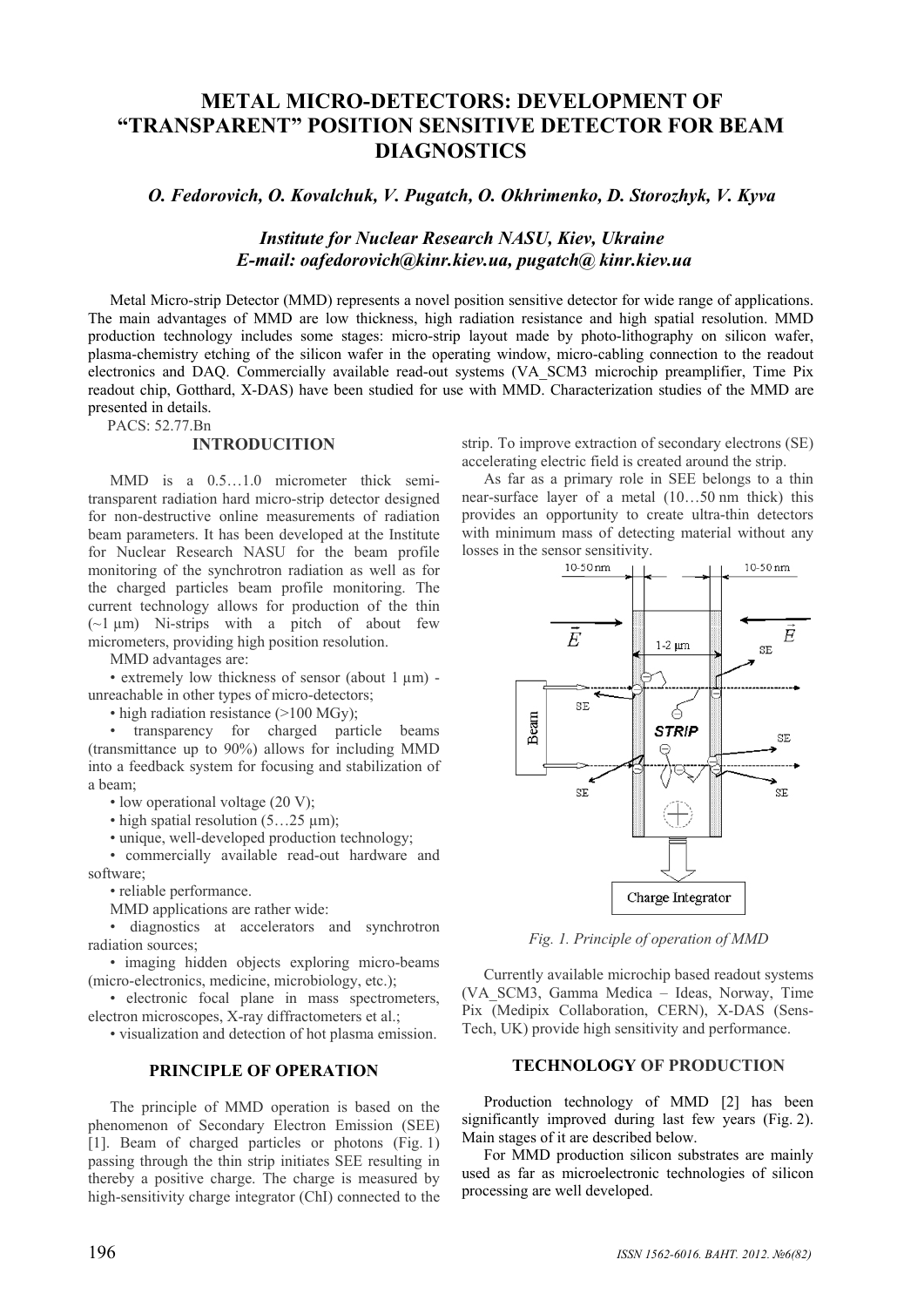The silicon wafer (400…480 μm thick, 100 mm in diameter) is used as a substrate. For creation of isolation layer silicon substrate is oxidized. The layer of silicon nitride  $(Si_3N_4)$  0.1…0.2 μm thick is disposed on  $SiO_2$ .

A silicon substrate prepared in this way is covered by photo-resistive layers from both sides. By means of a photolithography the required geometry for Ni-strips is provided. Chemical etching of nickel is processed to obtain the figure set by a lithography (providing exact overlapping of layouts from both side).



*Fig. 2. Photo of the MMD with variable pitch (8 groups of strips with pitch varying from 3 to 300 μm)* 

Next step is removing out of a silicon substrate together with  $SiO<sub>2</sub>$ - and  $Si<sub>3</sub>N<sub>4</sub>$ -layers in an operating area of the detector. This is realized by using plasmachemistry or chemical etching or their combination.

The plasma-chemistry reactor with adjustable energy of ions [3] has been developed. The energy of chemically active ions in this reactor is adjusted by means of controlled magnetic fields in the range of

20…700 eV. The optimal etching speed is about 2.5 μm/min at the ion energy of 80 eV and discharge current of 7 A.

In this way MMD-sensor is produced with completely removed Si-wafer in the operating window without damaging nickel strips.

This technology has been successfully explored for the MMDs production with up to 1024 strips  $(10 \dots 200 \mu m \text{ width}, \text{ up to } 8 \text{ mm long})$  surviving during long term of conservation and operation.

# **CHARACTERIZATION STUDIES**

The first MMD was used for the on-line control, positioning and focusing of 32 MeV alpha-particles beam at Tandem generator for single events upset studies of the BEETLE chip (MPIfK, Heidelberg) [3].

The MMD was applied successfully for the X-rays beam profile monitoring at HASYLAB (DESY, Hamburg) [4]. MMD (32 Ni strips, 70 μm pitch, 2 μm thickness) has been introduced into the 15 keV X-ray beam  $(4.5 \cdot 10^{14} \text{ photons/second/mm}^2)$ . The conversion factor has been evaluated as  $1.5 \cdot 10^4$  photons/e.

Mass-distribution of low energy ion beams was measured at the focal plane of the laser massspectrometer [5]. Metal Micro-detectors measuring and imaging in real time high level dose distribution of the synchrotron radiation at the Mini-beam Radiation Therapy setup (beam-line ID17, ESRF, Grenoble) have demonstrated reliable performance [6].

 MMD has been also applied for the proton beam monitoring at electrostatic accelerator EGP-10K (INR NASU, Kiev) ( $E_p = 3$  MeV, I =1...10 nA). To keep the proton beam axis and the center of the targets we have used specially designed MMD with two sensors rotated by  $90^\circ$  to each other. 24 strips (12x12) have been connected to the X-DAS read-out system. Preliminary tests have shown high sensitivity of this DAQ with linearity up to 20 nC (Fig. 3).



*Fig. 3. X-DAS linearity test* 

Original software provides online monitoring and saving the data. Beam positions as well as beam profile (Fig. 4) have been measured with high spatial resolution (70 μm).

Measured data have been successfully used for optimization of the beam tuning.

#### **CONCLUSIONS**

New technology for production of "transparent", high sensitive, radiation hard metal micro-strip detectors has been successfully developed. Studies at different radiation facilities have demonstrated reliable performance as well as advantages of MMDs.